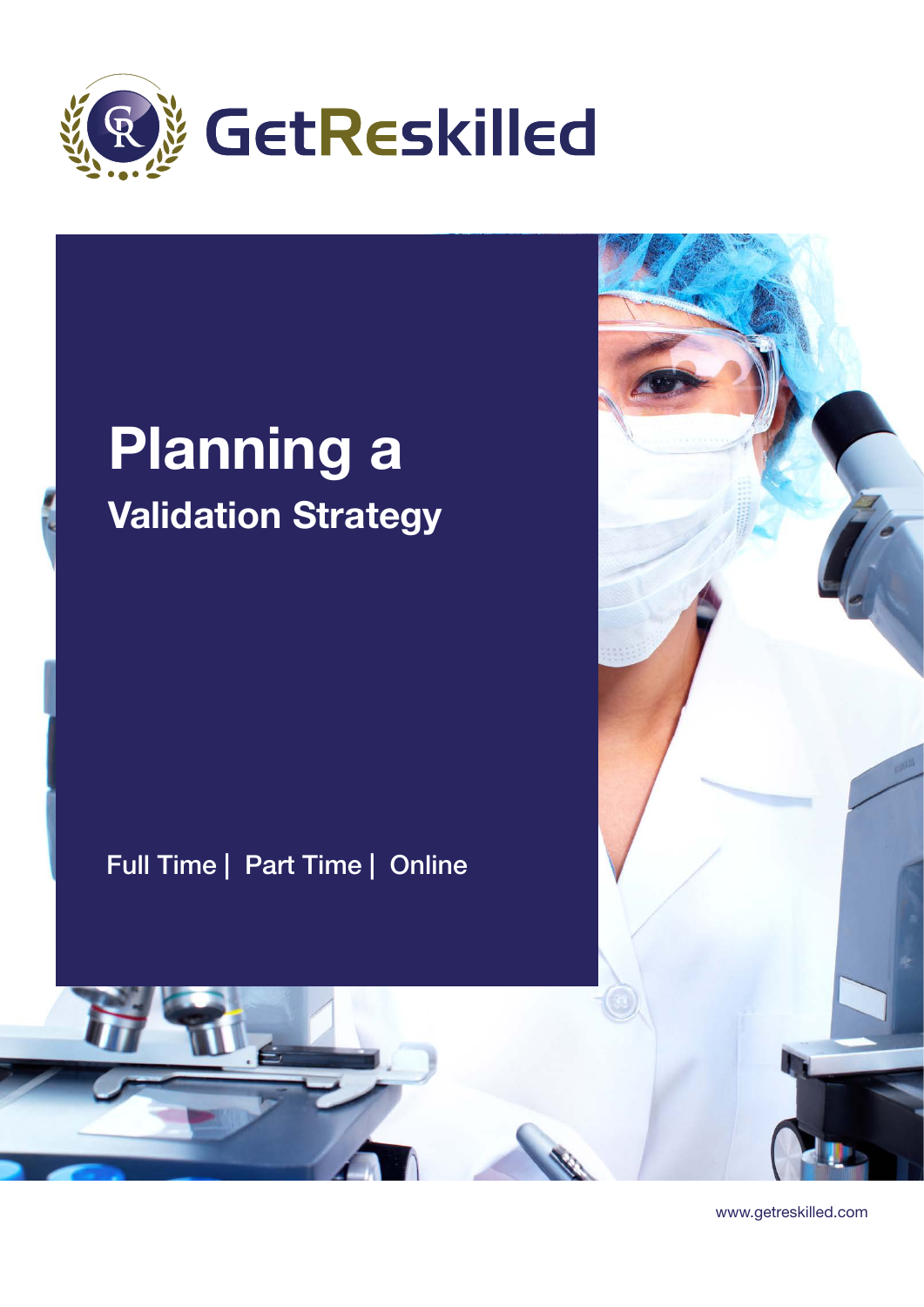## **Contents**

- 1. Welcome
- 2. Program Overview
- 3. Program Content
- 4. Planning a Validation Strategy

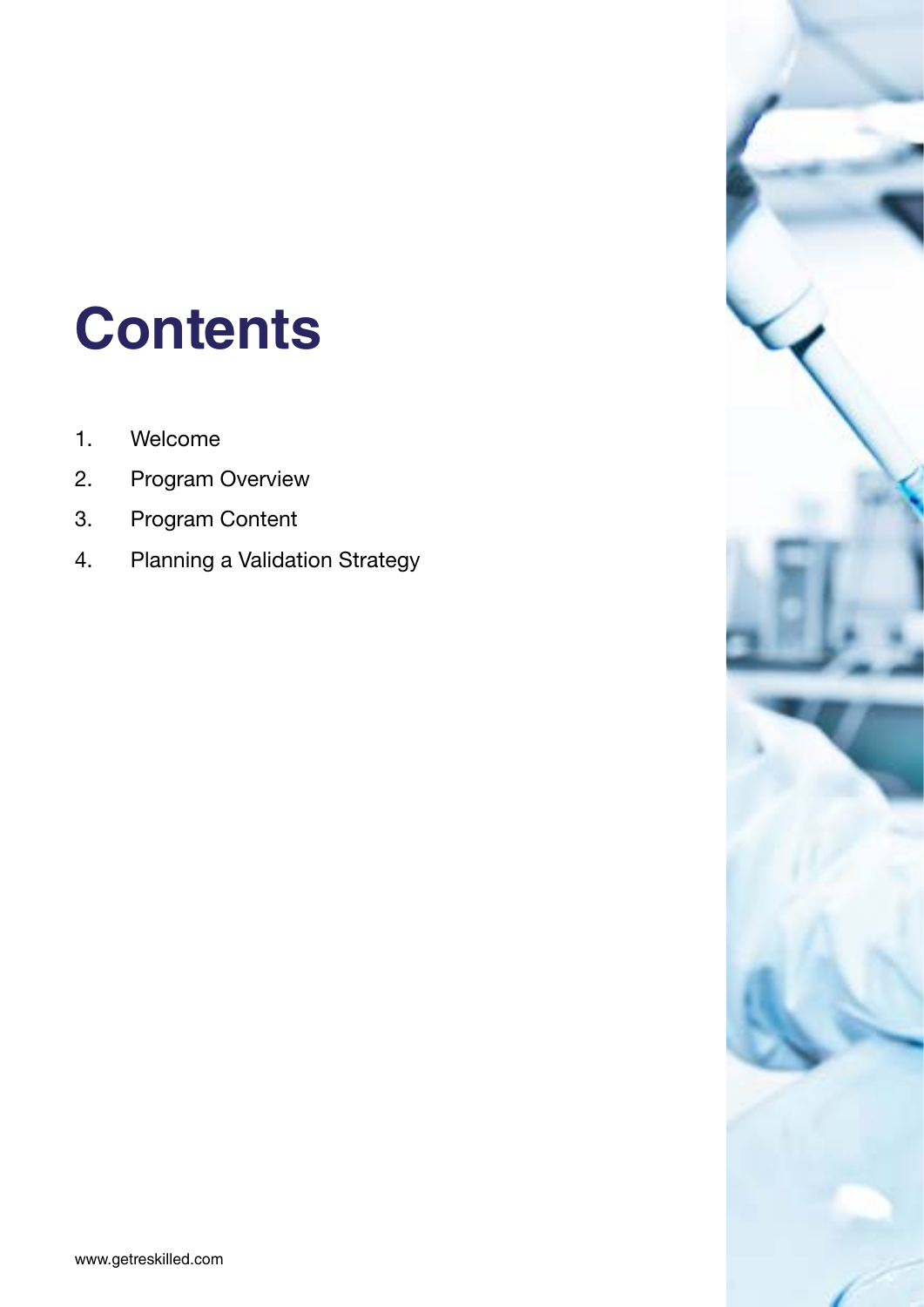## Welcome

Accelerate your career in the Pharmaceutical and Medical Device Manufacturing Industries, in the shortest time possible with our online delivered modules.

- Join the 3,150 people over the last 10 years who have used our courses to build their careers in these industries worldwide.
- Get an industry recognised qualification and confirm your knowledge to your employers.
- Delivered online worldwide on our learning management system with 24/7 access. No Travel Required. Easily juggle your work and home life.
- Ideal for people who want to make a career change into the Pharmaceutical or Medical Device Manufacturing Industries or those who are currently in this sector and want to upgrade their skills set.

www.getreskilled.com 33 and 33 and 33 and 33 and 33 and 33 and 33 and 33 and 33 and 33 and 33 and 33 and 33 and 33 and 33 and 33 and 33 and 33 and 33 and 33 and 33 and 33 and 33 and 33 and 33 and 33 and 33 and 33 and 33 an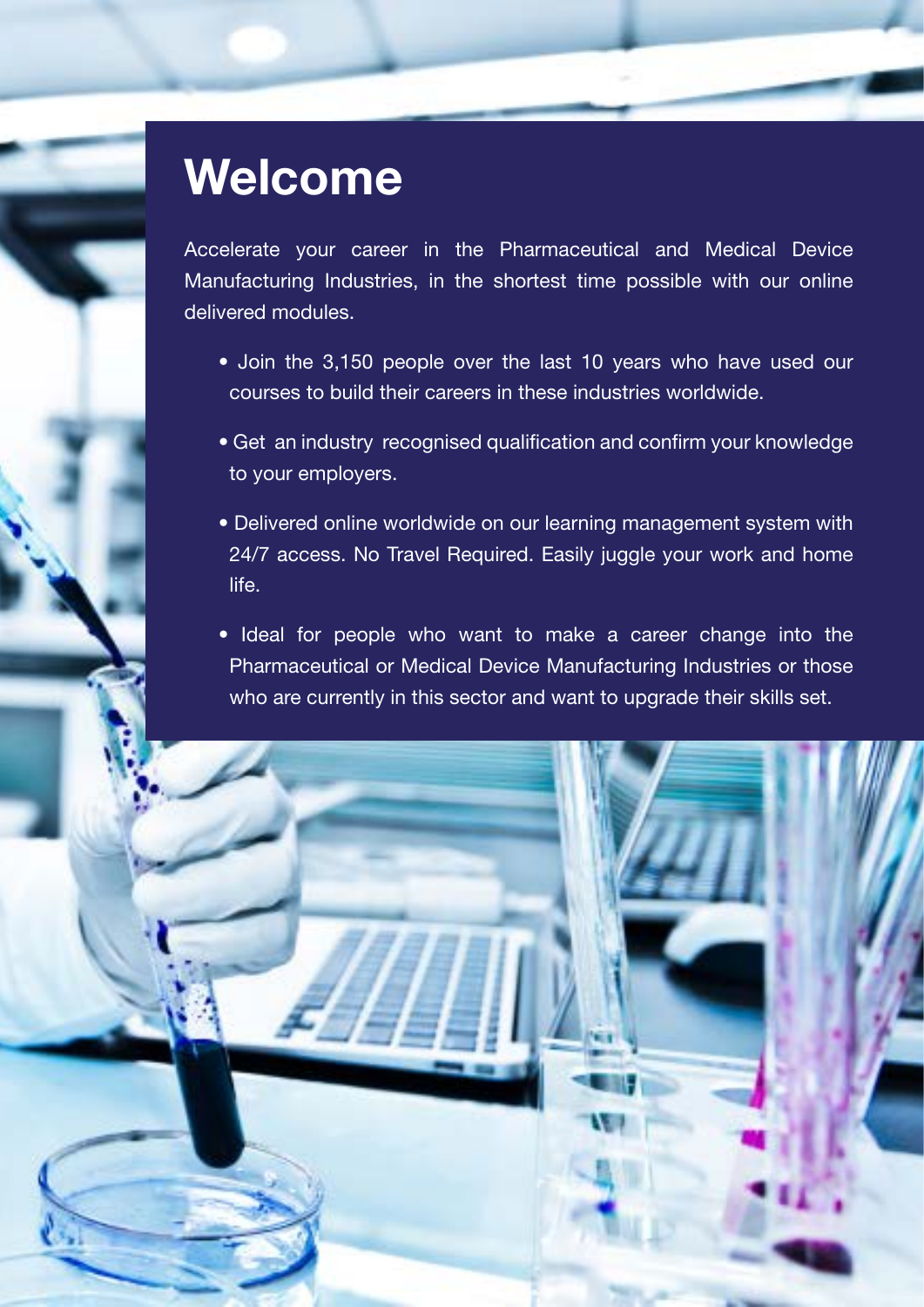## Program Overview

## Who is this module for?

Planning a Validation Strategy is suitable for anyone with a manufacturing, science, engineering, quality or logistical background and who would like to advance their career in the pharmaceutical or medical device manufacturing industry with a valued professional qualification.

## What can you expect?

- This module is delivered on our Learning Management System with a mixture of short (10 minute) content rich videos, downloadable notes, case studies, and worked examples allowing you to complete the course at your own pace. You will have access to our online learning environment where you can communicate with us, your classmates and lecturers with discussion boards.
- This module culminates in the completion of a full assignment which offers you the opportunity to solidify your knowledge and apply the content in a real world situation. In addition, you will also be requested to regularly post on our discussion board forum and invited to join our LinkedIn Groups of Alumni.

## What will you learn?

You will learn the elements involved in planning a Validation Strategy from developing a Validation Master Plan (VMP) to preparing a process validation protocol for a validated process.

## Who are the Lecturers?

All our lecturers continue to work with industry and have years of frontline industry and regulatory experience. They will deliver the most up-to-date course content while blending their insights and experience into a program that gets you results.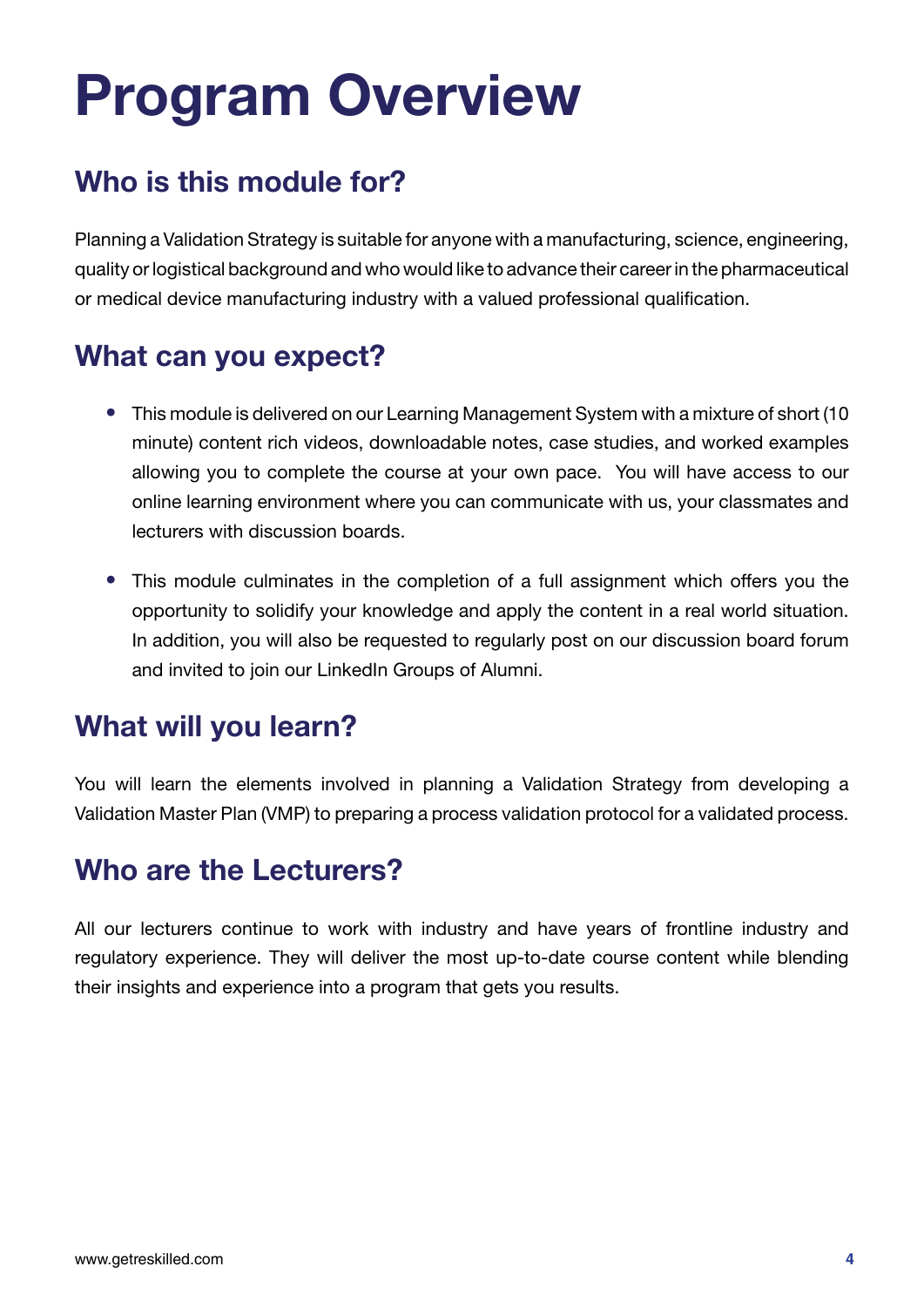*"I found the course was run very professionally, The course notes and videos supplied were excellent, the notes tied in very efficiently and accurately with the videos. Dr Joe Brady's presentation on the videos and his expertise and help at the webinars was outstanding. I found it very easy to continue studying even though I found employment 2 months into the course."* Denis Hegarty

ww.getreskilled.com 55 and 55 and 55 and 55 and 55 and 55 and 55 and 55 and 55 and 55 and 55 and 55 and 55 and 55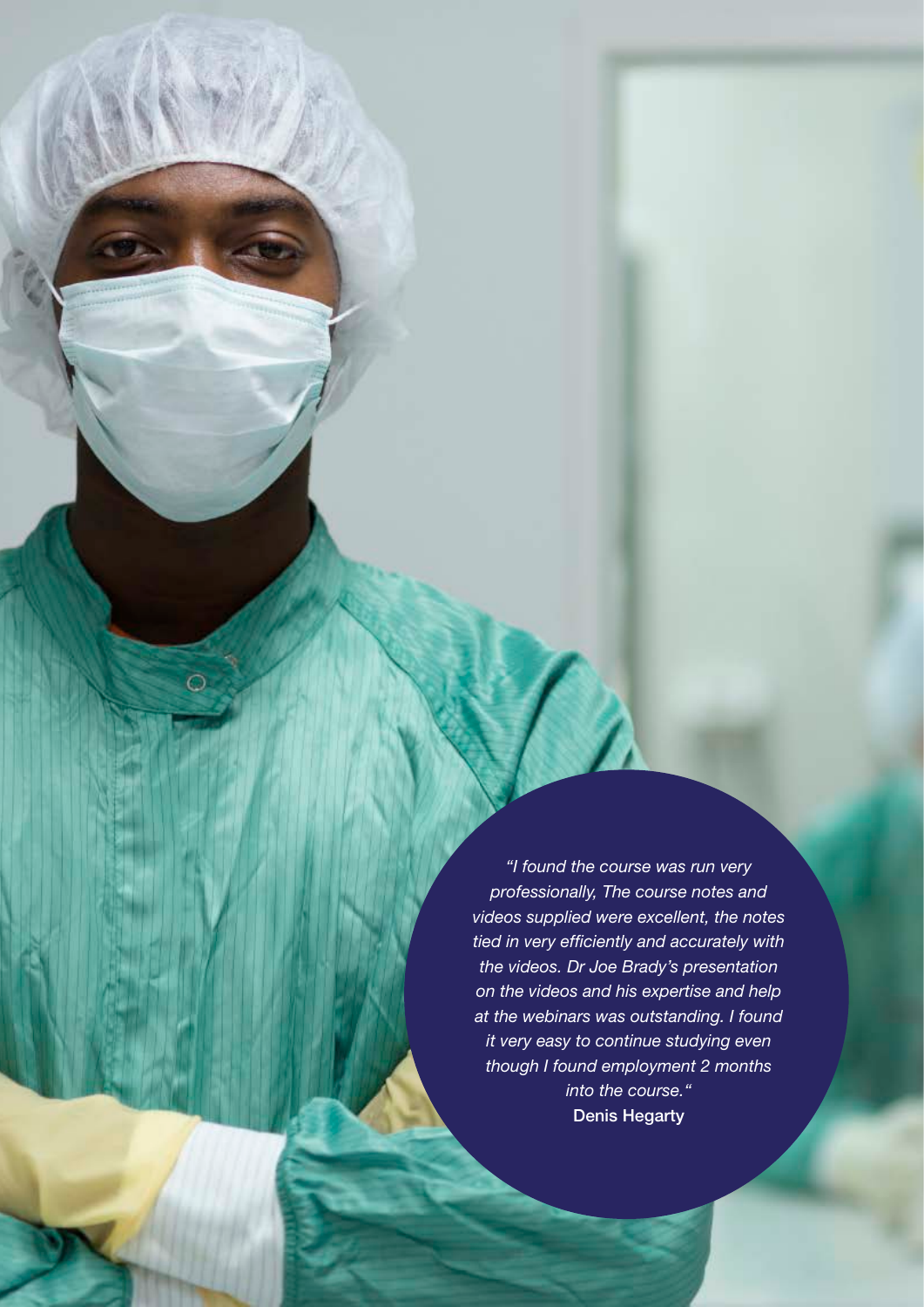*"This course is excellent. It is very well delivered through weekly lectures and webinar tutorials which entail selfassessments at the end of each week and gave me invaluable experience required to advance in this new sector."* Louise Dineen

ww.getreskilled.com 66 million and 66 million and 66 million and 66 million and 66 million and 66 million and 6

 $\overline{\mathbf{G}}$ 

m

 $\bar{\omega}$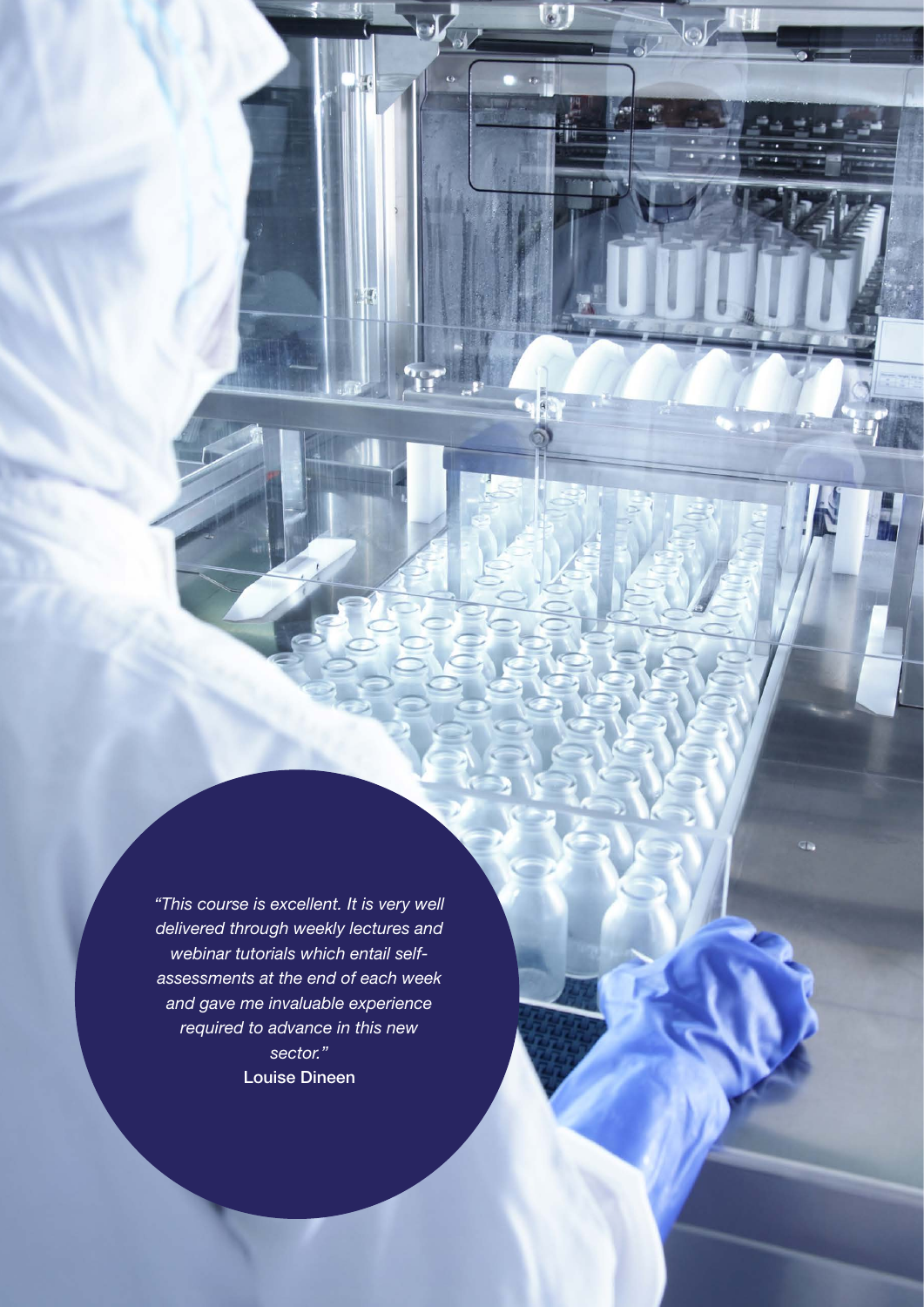# Program Content

## Course Overview:

Learn about what's new in Quality and in Validation, developing a Validation Master Plan (VMP) for a typical product lifecycle, generating the Process Validation Protocol and executing the Process Validation Study and preparing the summary Validation Report for a regulatory audit.

## Why Take this Course:

- Understand the current regulatory guidance with respect to Validation
- Develop a Validation Strategy for the entire lifecycle of a product
- Identify the Critical Process Parameters (CPP's) and Critical Quality Attributes (CQA's)
- Prepare the Process Validation protocol
- Prepare for the final Validation Report for a regulatory audit

### Core Content:

#### Week 1 –– What's new in Validation and in Quality

- What's new in Quality and in Validation
- International Conference on Harmonization (ICH) Overview
- ICH Q8, Q9, Q10 & Q11
- Regulatory & Industry Reaction to ICH Guidelines

#### Week 2 – ISPE Guidance Documents and ASTM E2500

- ASTM E 2500-07 "Standard Guide for Specification, Design, and Verification of Equipment"
- ISPE Baseline Guide 5 "Commissioning & Qualification" (2001)
- ISPE Good Practice Guide "Applied Risk Management for Commissioning & Qualification" (2011)
- ISPE Guide "Science Risk Based Approach for the Delivery of Systems & Equipment" (2011)

#### Week 3 – Preparing for Process Validation

• FDA Guidance for Process Validation (2011)

#### Week 4 – The Quality Plan, Change Control and the Validation Master Plan (VMP)

- The Concept of Quality
- Evolution of Regulations in the EU & US
- Quality Management Systems
- The Quality Manual
- Validation Master Plan
- Supplier & Vendor Qualification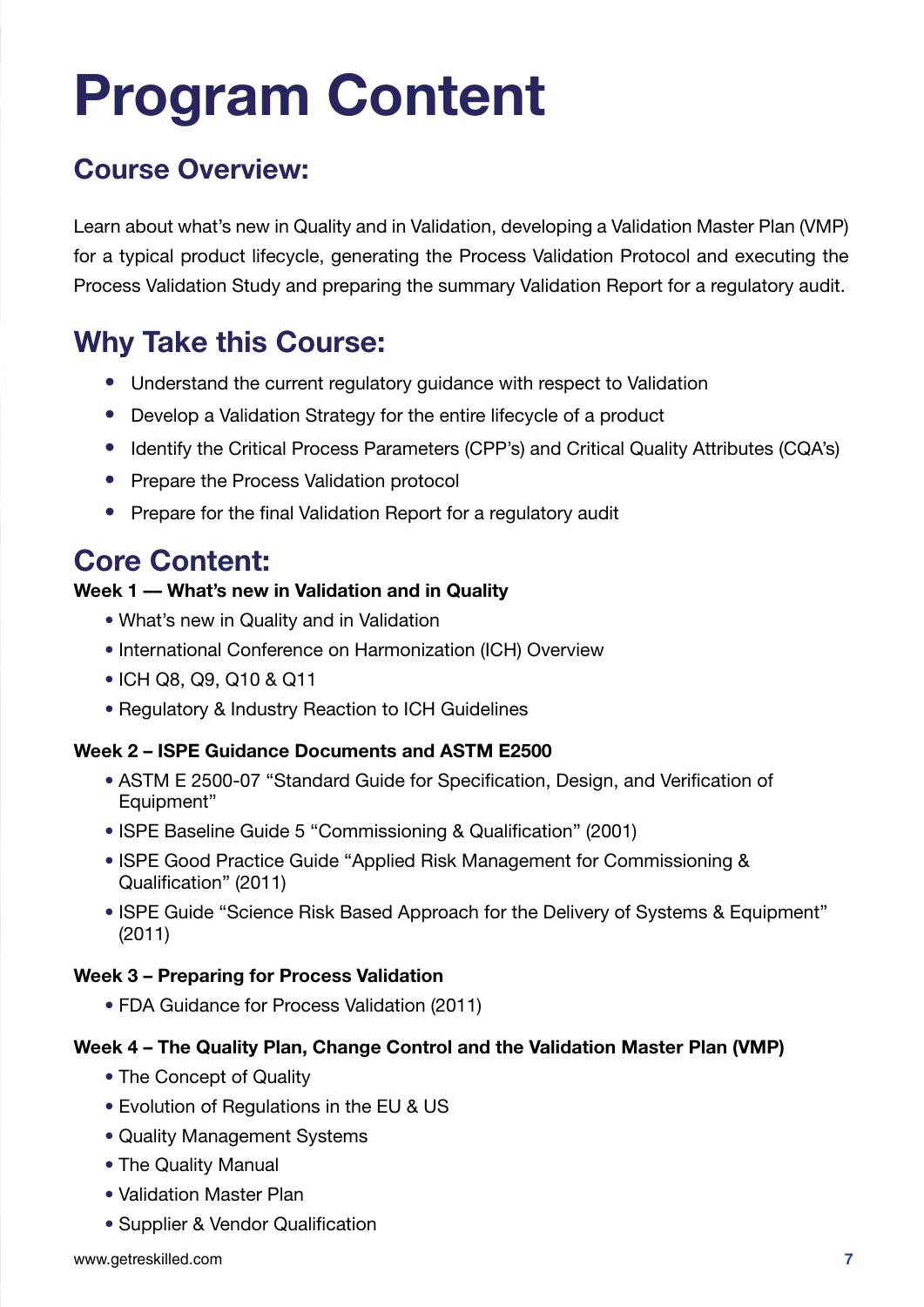#### Week 5 – Process Validation

- Process Validation Critical Quality Attributes (CQA's)
- Process Validation Critical Process Parameters (CPP's)
- Process Validation Protocol
- Executing the Process Validation Study

#### Week 6 – The Process Validation Report

- Process Validation Report
- Preparing for the Regulatory Audit
- Periodic Review & Continuous Validation

#### Week 7 – Cleaning Validation

- Cleaning Validation Strategy
- Cleaning Validation Report

#### Week 8 – Health & Safety at the Operator/Product Interface

- The Operator/Product Interface
- Health & Safety Regulations

### Complete the Following Activities & Workshops:

Engage in a series of activities and produce a number of deliverables during the course including:

- Risk management during validation planning
- Auditing suppliers and vendors and their quality plans and documentation
- Preparing the product validation strategy and plan
- Preparing the summary validation report

## Delivered Online – No Travel Required

All modules are delivered online on a Learning Management System with 24/7 access using a mixture of short videos with downloadable notes, Q&A activities, worked examples, and online discussion boards.

### 6-Weeks to Complete (Full Time)

Complete this module with 4-weeks study and an extra 2- weeks to complete the end of module assignment.

### 10-Weeks to Complete (Part Time)

Complete this module with 8-weeks study and an extra 2- weeks to complete the end of module assignment.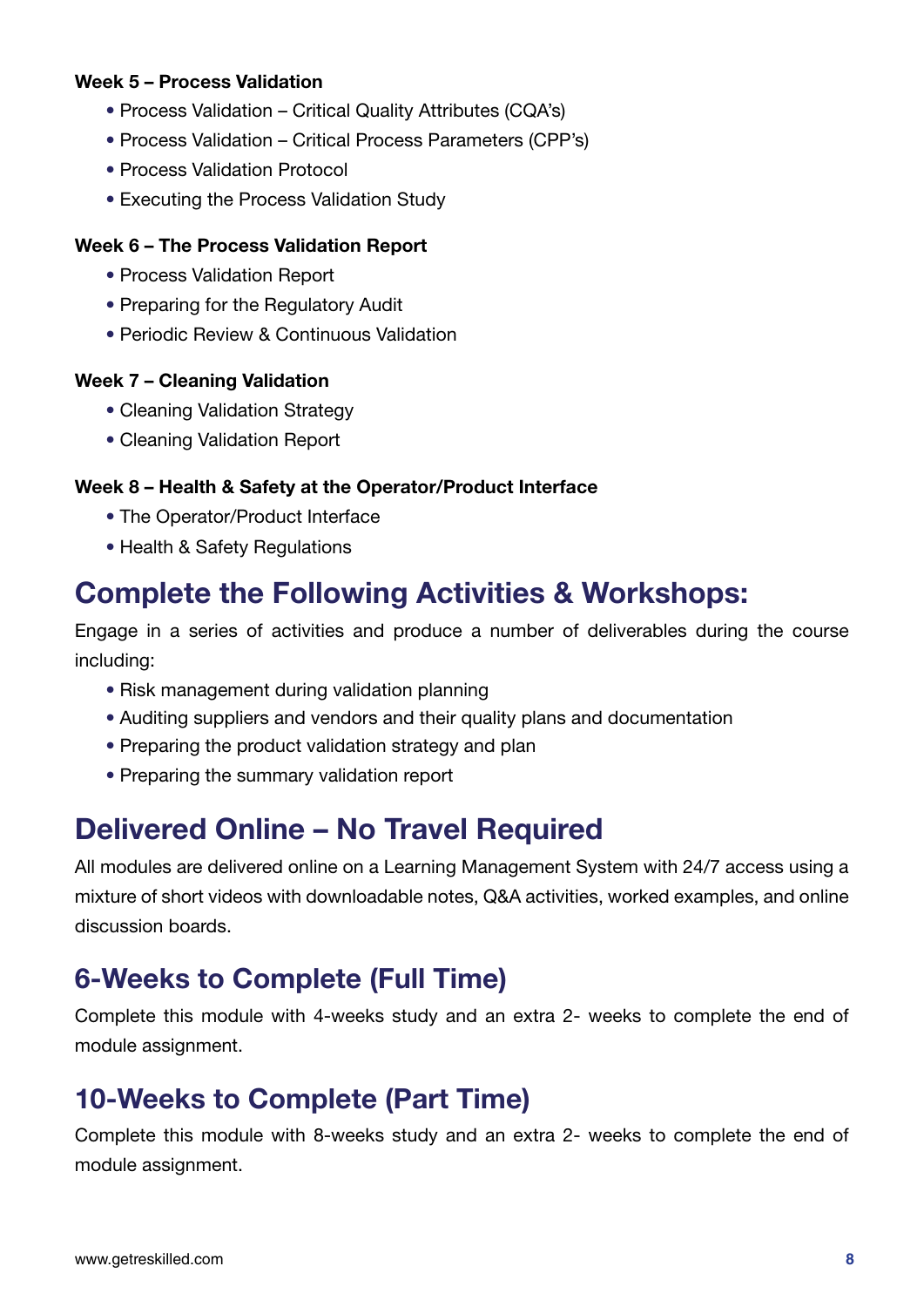*"I would rate the course 10 out 10 and would highly recommend to others, the tutor managed to get excellent group interaction right from the beginning, very interesting, informative and very well presented. Relevant totally to my needs and expectations. The most practical course I have ever attended"* Andy Wnuk, MSc Eng

www.getreskilled.com **9**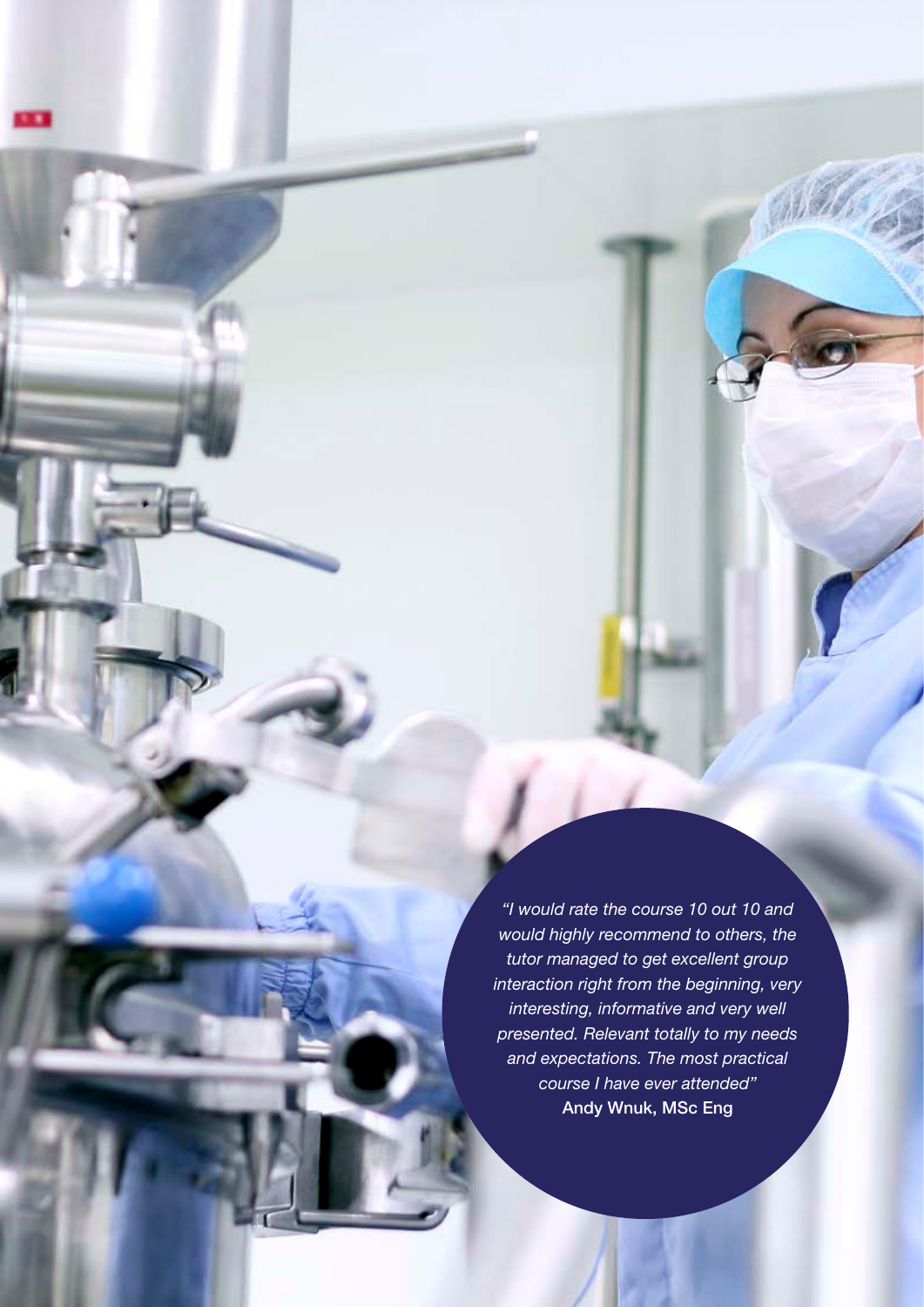*"I found this course very beneficial and I am delighted that, even at early stages in the course, it has already provided me with the opportunity to secure a position within the pharmaceutical industry."* David O'Shea

www.getreskilled.com 100 million 100 million 100 million 100 million 100 million 100 million 100 million 100 million 100 million 100 million 100 million 100 million 100 million 100 million 100 million 100 million 100 milli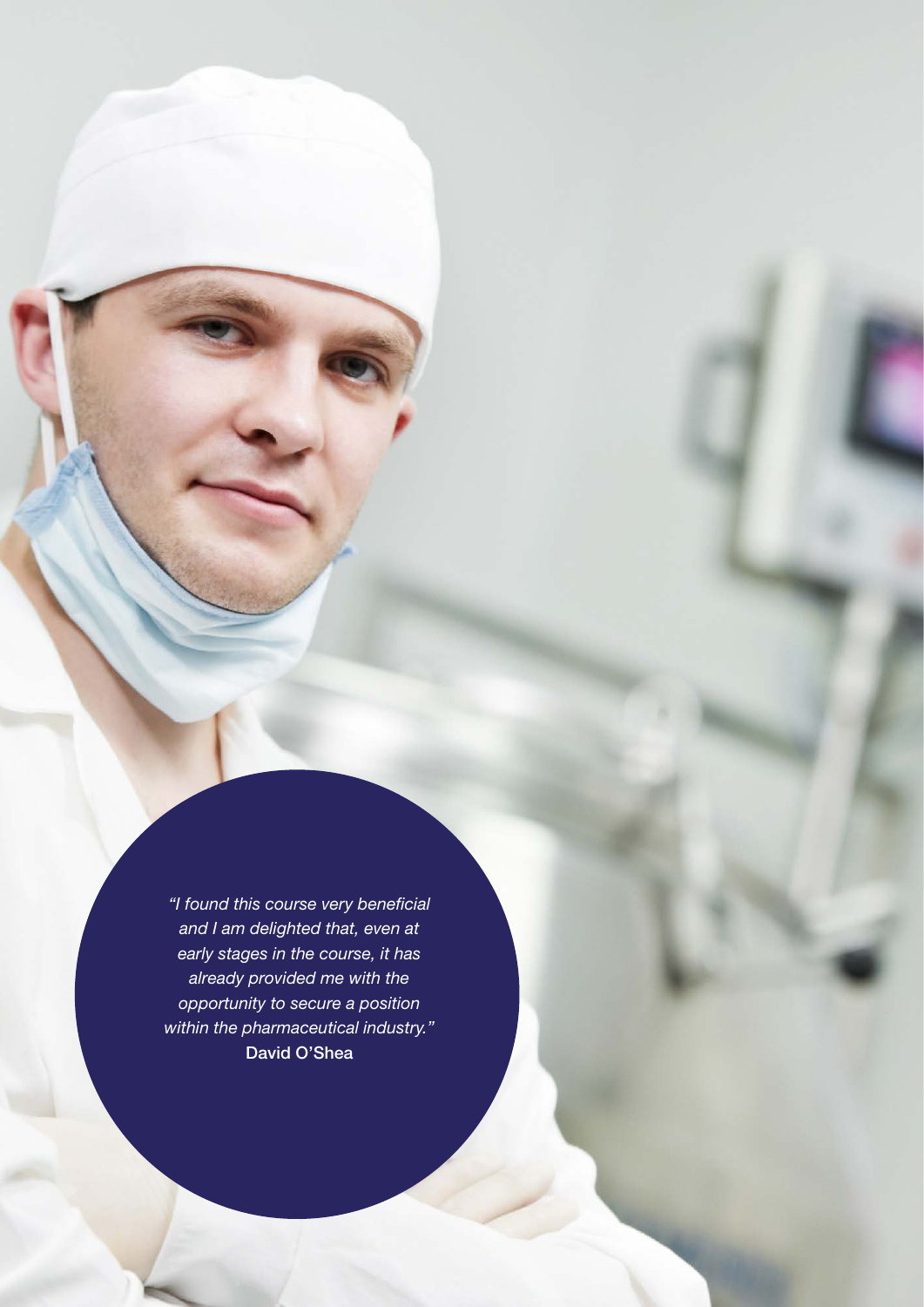## 15 Hours per Week (Part-Time)

You will need to study around 15-hours per week depending on your prior experience and familiarity with the materials with an additional 30 hours to complete the end of module assignment.

## Easily Juggle Your Work and Home Life

Taking these courses online makes juggling your work and home life so much easier than a classroom delivered course. No long commutes, traffic jams or crowded trains to deal with on the way to class.

## Extreme Flexibility on the Schedule

We offer extreme flexibility on the delivery of our courses and can easily accommodate breaks in your schedule.

## 92% Course Completion Rate

We are serious about helping you finish this program so your course administrator will personally check your progress every week and follow up by email or even a phone call to keep you on schedule.

## Complete an End of Module Assignment

Based on a case study, generate a protocol for a validated process

## **Certification**

You will receive an end of course certificate from GetReskilled which along with others modules can build into an academic accreditation from the Dublin Institute of Technology (Ireland) subject to the following criteria:

- Passing a written or oral Exam on the materials
- The submission of all assessments and the end of module assignment

## Admission Criteria

This is a technical training programme for people coming from a technical, manufacturing, scientific or logistics background looking to work in production, engineering and quality roles within the pharmaceutical, biopharmaceutical or medical device manufacturing sector.

Recognized Prior Learning (RPL) will be taken into account in assessing applicants for this programme.

## Available Worldwide

Available worldwide and in certain US States. Contact us for details.